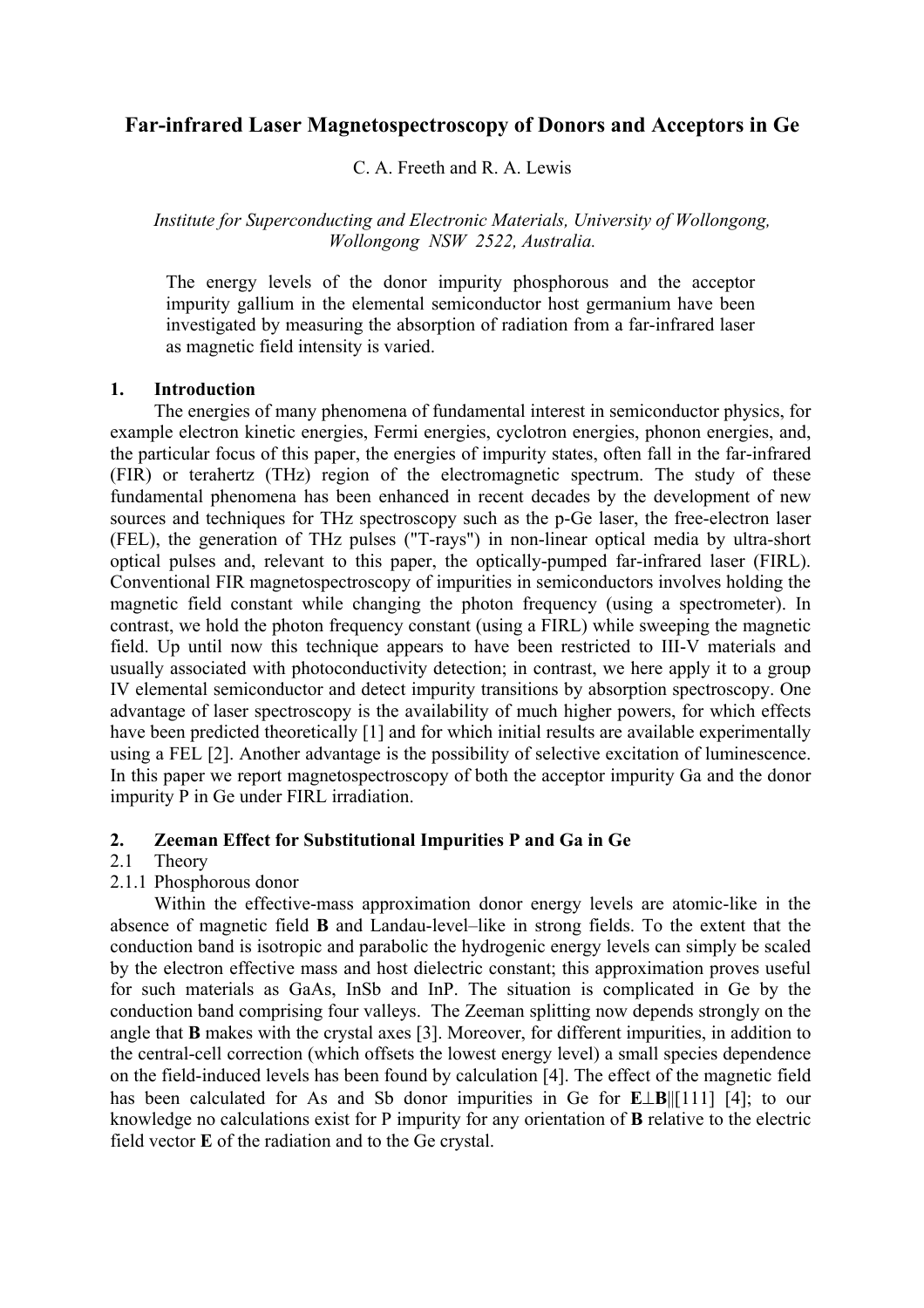#### 2.1.2 Gallium acceptor

A detailed theory of the magnetic-field dependence of shallow acceptor states in cubic semiconductors has been developed by Schmitt *et al.* [5] and extensive data given for generic acceptors in Ge and GaAs. Transitions deduced from this data [6] are shown in Fig. 1 (a).

- 2.2 Experiment
- 2.2.1 Phosphorous donor

The effect of the magnetic field has been measured for As and Sb donor impurities in Ge for **E**⊥**B**||[111] [7]. To our knowledge the Zeeman effect for P in Ge has not been measured systematically but only incidentally. For example, Navarro *et al.* [8] discuss the P impurity for **B**||[111] as part of a photothermal-ionisation study concentrating on the D(H,O) donor complex in Ge. Likewise, Warner *et al*. [9] have obtained data on Ge(P) in a spectrometer study whose main concern was Ge(Ga). Positions of transitions ascribed to P impurity extracted from such spectra [10] are given in Fig. 1(b).

2.2.2 Gallium acceptor

The lower-energy transitions of the Ga acceptor, namely the D and G lines, have been studied in detail by Warner *et al*. [9]. Transitions in the higher energy range extracted from this data are also given in Fig. 1(b).



Fig. 1. Transitions of impurities in Ge for **E**⊥**B**||[001] from (a) theory [5] (generic acceptor) and (b) experiment [10] (Ga acceptor and P donor). The horizontal lines are laser energies used to obtain the spectra in Fig. 2; in (a) these are adjusted by the central-cell correction.

### **3. Experiment**

3.1 Experimental details

An Edinburgh Instruments FIRL 100 optically-pumped molecular-gas laser was coupled in the Faraday geometry via light-pipe to the sample in the field centre of a 7 T split-coil Oxford Instruments superconducting magnet. The detector was a cooled (4 K) Si bolometer.